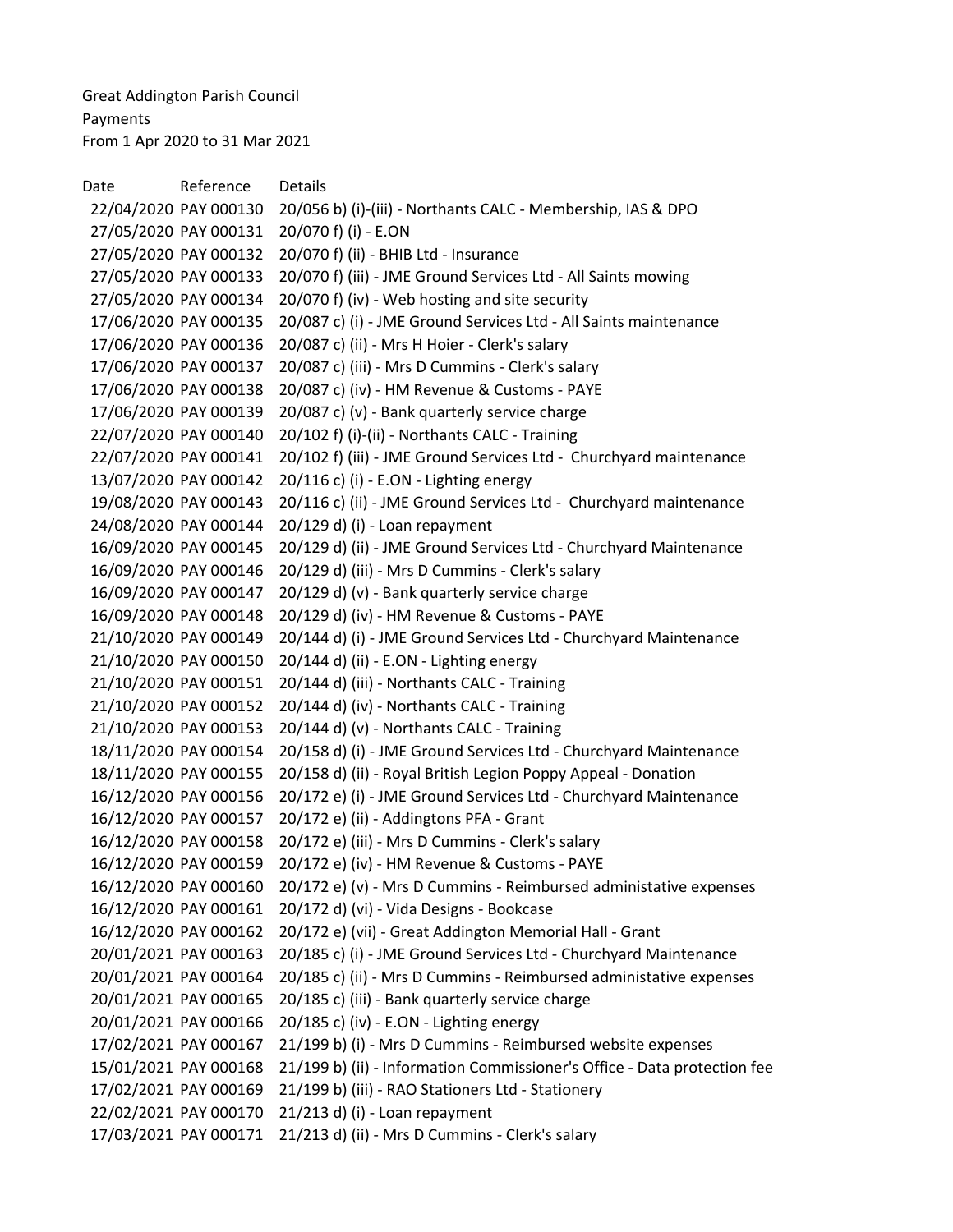17/03/2021 PAY 000172 21/213 d) (iii) - HM Revenue & Customs - PAYE 17/03/2021 PAY 000175 21/213 d) (vi) - Bank quarterly service charge 17/03/2021 PAY 000176 21/213 d) (vii) - The Marketing Team 17/03/2021 PAY 000177 21/213 d) (viii) - Great Addington Parish Church 31/03/2021 PAY 000178 21/213 d) (iii) - HM Revenue & Customs - PAYE

Totals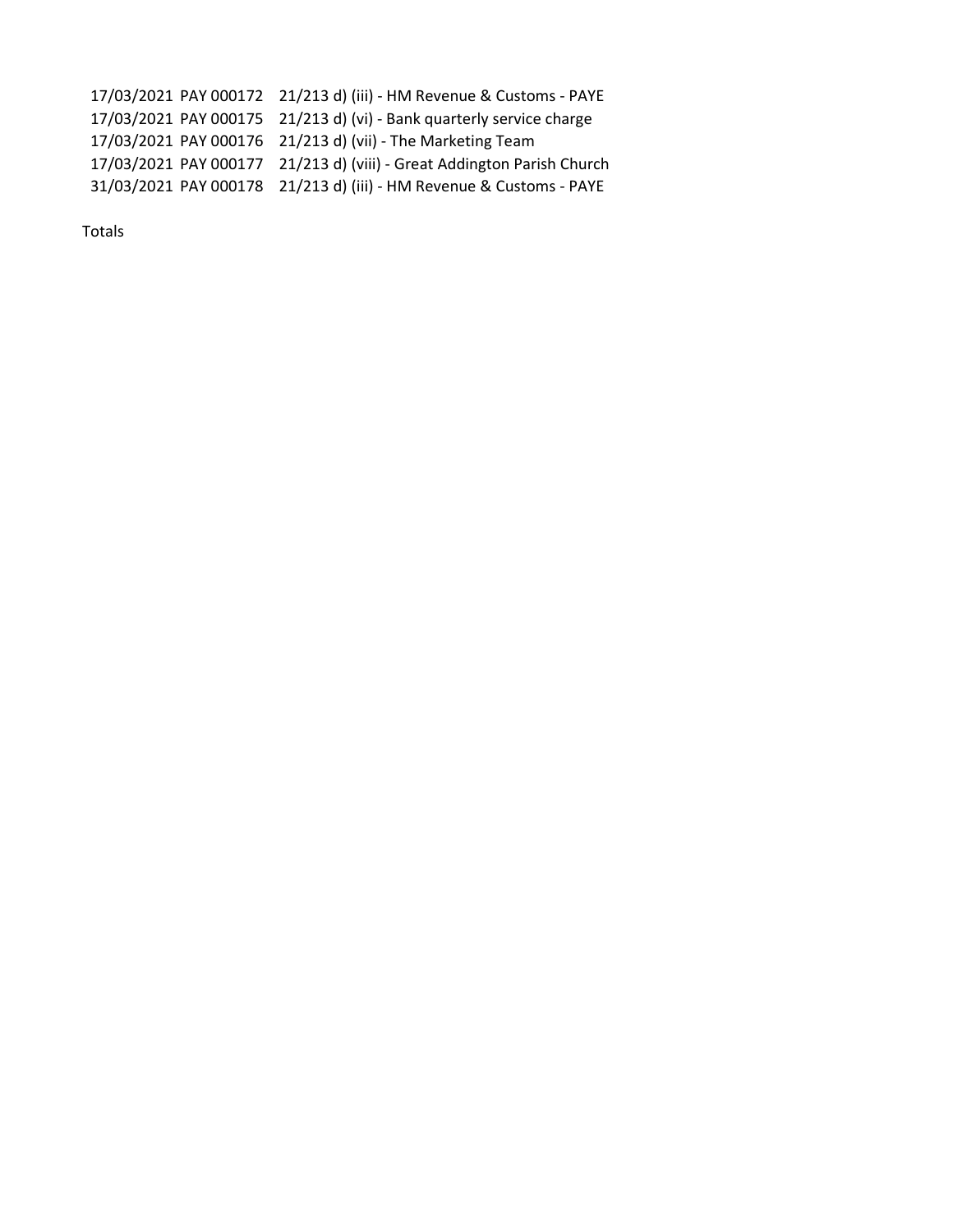| Gross |          | <b>VAT</b> |                          | <b>Net</b>         |          | <b>Primary Account</b>                      | First Analysis Account     |
|-------|----------|------------|--------------------------|--------------------|----------|---------------------------------------------|----------------------------|
| £     | 425.43   | £          | $\overline{\phantom{a}}$ | £                  | 425.43   | Bank: Current a/c - Unity Trust Bank        | Expenses: LGA 1972, s 143  |
| £     | 100.83   | £          | 4.80                     | £                  | 96.03    | Bank: Current a/c - Unity Trust Bank        | Expenses: PCA 1957, s 3    |
| £     | 250.64   | £          | $\overline{\phantom{a}}$ | £                  | 250.64   | Bank: Current a/c - Unity Trust Bank        | Expenses: LGA 1972, s 111  |
| £     | 171.00   | £          | 28.50                    | £                  | 142.50   | Bank: Current a/c - Unity Trust Bank        | Expenses: LGA 1972, s 215  |
| £     | 106.35   | £          | 17.72                    | £                  | 88.63    | Bank: Current a/c - Unity Trust Bank        | Expenses: LGA 1972, s 215  |
| £     | 171.00   | £          | 28.50                    | £                  | 142.50   | Bank: Current a/c - Unity Trust Bank        | Expenses: LGA 1972, s 215  |
| £     | 276.83   |            |                          | £                  | 276.83   | Bank: Current a/c - Unity Trust Bank        | Expenses: LGA 1972, s 112  |
| £     | 305.60   |            |                          | £                  | 305.60   | Bank: Current a/c - Unity Trust Bank        | Expenses: LGA 1972, s 112  |
| £     | 135.80   |            |                          | £                  | 135.80   | Bank: Current a/c - Unity Trust Bank        | Expenses: LGA 1972, s 112  |
| £     | 18.00    | £          | $\overline{\phantom{a}}$ | £                  | 18.00    | Bank: Current a/c - Unity Trust Bank        | Expenses: LGA 1972, s 111  |
| £     | 114.00   | £          | $\overline{\phantom{a}}$ | £                  | 114.00   | Bank: Current a/c - Unity Trust Bank        | Expenses: LGA 1972, s 111  |
| £     | 131.40   | £          | 21.90                    | £                  | 109.50   | Bank: Current a/c - Unity Trust Bank        | Expenses: LGA 1972, s 215  |
| £     | 100.83   | £          | 4.80                     | £                  | 96.03    | Bank: Current a/c - Unity Trust Bank        | Expenses: PCA 1957, s 3    |
| £     | 162.00   | £          | 27.00                    | £                  | 135.00   | Bank: Current a/c - Unity Trust Bank        | Expenses: LGA 1972, s 215  |
| £     | 479.54   |            |                          | £                  | 479.54   | Bank: Current a/c - Unity Trust Bank        | Expenses: NLA 1968, s 3    |
| £     | 162.00   | f          | 27.00                    | £                  | 135.00   | Bank: Current a/c - Unity Trust Bank        | Expenses: LGA 1972, s 215  |
| £     | 557.10   |            |                          | £                  | 557.10   | Bank: Current a/c - Unity Trust Bank        | Expenses: LGA 1972, s 112  |
| £     | 18.00    | £          | $\overline{\phantom{a}}$ | £                  | 18.00    | Bank: Current a/c - Unity Trust Bank        | Expenses: LGA 1972, s 111  |
| £     | 137.40   |            |                          | £                  | 137.40   | Bank: Current a/c - Unity Trust Bank        | Expenses: LGA 1972, s 112  |
| £     | 162.00   | £          | 27.00                    | £                  | 135.00   | Bank: Current a/c - Unity Trust Bank        | Expenses: LGA 1972, s 215  |
| £     | 101.94   | £          | 4.85                     | £                  | 97.09    | Bank: Current a/c - Unity Trust Bank        | Expenses: PCA 1957, s 3    |
| £     | 132.00   | £          |                          | £                  | 132.00   | Bank: Current a/c - Unity Trust Bank        | Expenses: LGA 1972, s 111  |
| £     | 190.00   | £          | $\blacksquare$           | £                  | 190.00   | Bank: Current a/c - Unity Trust Bank        | Expenses: LGA 1972, s 111  |
| £     | 38.00    | £          | $\overline{\phantom{a}}$ | £                  | 38.00    | Bank: Current a/c - Unity Trust Bank        | Expenses: LGA 1972, s 111  |
| £     | 286.20   | £          | 47.70                    | £                  | 238.50   | Bank: Current a/c - Unity Trust Bank        | Expenses: LGA 1972, s 215  |
| £     | 31.00    | £          | $\overline{\phantom{a}}$ | £                  | 31.00    | Bank: Current a/c - Unity Trust Bank        | Expenses: LGA 1972, s 137  |
| £     | 198.00   | £          | 33.00                    | £                  | 165.00   | Bank: Current a/c - Unity Trust Bank        | Expenses: LGA 1972, s 215  |
| £     | 1,700.00 | £          | $\overline{\phantom{a}}$ | £                  | 1,700.00 | Bank: Current a/c - Unity Trust Bank        | Expenses: LGA 1976, s 19   |
| £     | 594.88   |            |                          | £                  | 594.88   | Bank: Current a/c - Unity Trust Bank        | Expenses: LGA 1972, s 112  |
| £     | 146.60   |            |                          | £                  |          | 146.60 Bank: Current a/c - Unity Trust Bank | Expenses: LGA 1972, s 112  |
| £     | 160.87   | £          | $\overline{\phantom{a}}$ | £                  |          | 160.87 Bank: Current a/c - Unity Trust Bank | Expenses: LGA 1972, s 111  |
| £     | 48.95    | £          | 8.16                     | £                  | 40.79    | Bank: Current a/c - Unity Trust Bank        | Expenses: LGA 1972, s 111  |
| £     | 750.00   | £          | $\overline{\phantom{a}}$ | £                  |          | 750.00 Bank: Current a/c - Unity Trust Bank | Expenses: LGA 1976, s 19   |
| £     | 402.00   | £          | 67.00                    | £                  | 335.00   | Bank: Current a/c - Unity Trust Bank        | Expenses: LGA 1972, s 145  |
| £     | 36.98    |            |                          | £                  | 36.98    | Bank: Current a/c - Unity Trust Bank        | Expenses: LGA 1972, s 111  |
| £     | 18.00    |            |                          | £                  | 18.00    | Bank: Current a/c - Unity Trust Bank        | Expenses: LGA 1972, s 111  |
| £     | 101.94   | £          | 4.85                     | £                  | 97.09    | Bank: Current a/c - Unity Trust Bank        | Expenses: PCA 1957, s 3    |
| £     | 287.86   | £          |                          | £                  |          | 287.86 Bank: Current a/c - Unity Trust Bank | Expenses: LAAA 2014, s 38  |
| £     | 35.00    | £          | $\overline{\phantom{a}}$ | £                  | 35.00    | Bank: Current a/c - Unity Trust Bank        | Expenses: TDPCIR 2018, r 3 |
| £     | 45.56    | £          | 7.59                     | £                  |          | 37.97 Bank: Current a/c - Unity Trust Bank  | Expenses: LGA 1972, s 111  |
| £     | 475.82   |            |                          | $\pmb{\mathsf{f}}$ |          | 475.82 Bank: Current a/c - Unity Trust Bank | Expenses: NLA 1968, s 3    |
| £     | 430.89   |            |                          | £                  |          | 430.89 Bank: Current a/c - Unity Trust Bank | Expenses: LGA 1972, s 112  |